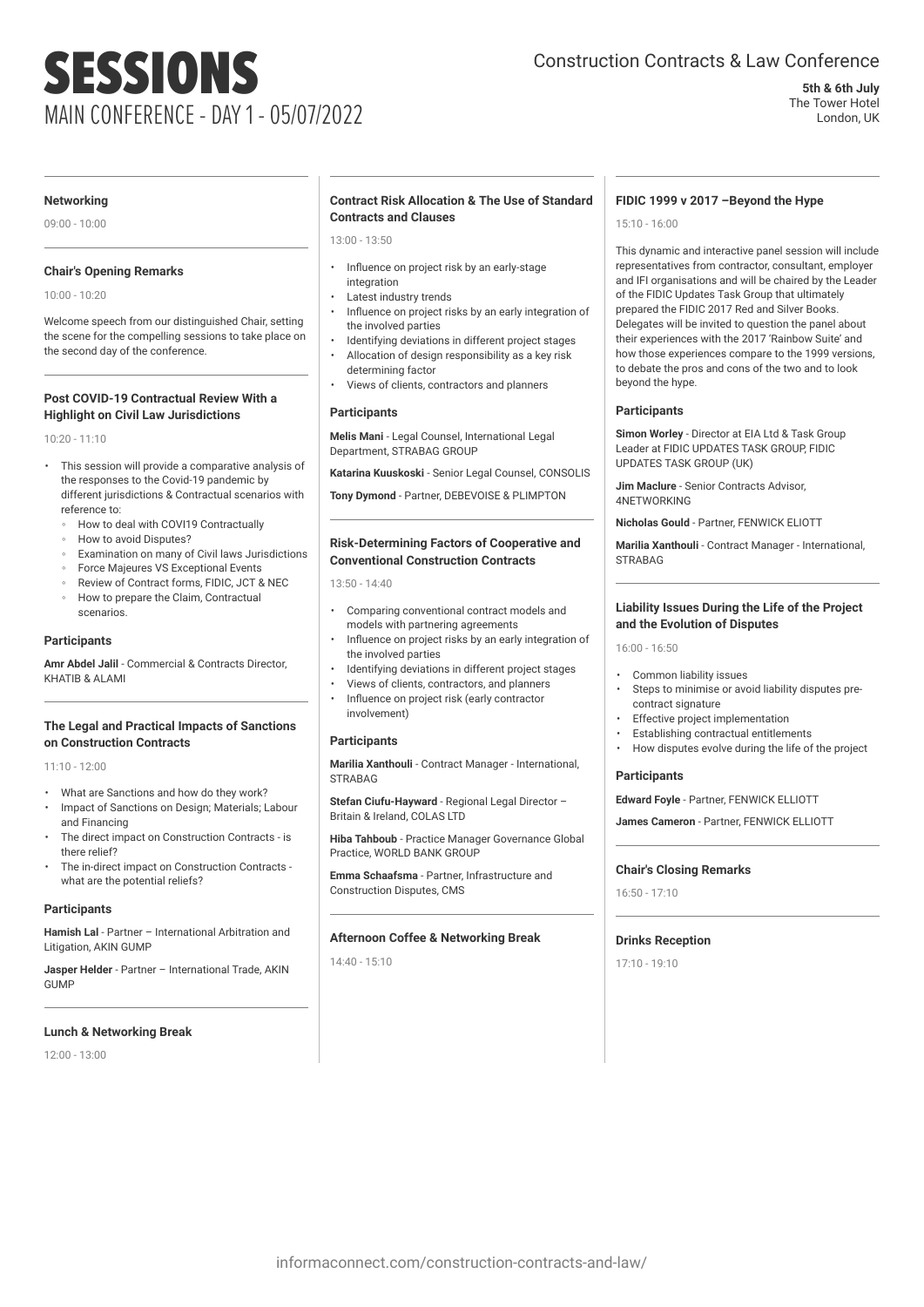# SCHEDULE MAIN CONFERENCE - DAY 1 - 05/07/2022

Construction Contracts & Law Conference

**5th & 6th July** The Tower Hotel London, UK

| <b>TIME</b> |                                                                                                                                                                         |
|-------------|-------------------------------------------------------------------------------------------------------------------------------------------------------------------------|
| 09:00       | 09:00 - Networking                                                                                                                                                      |
| 10:00       | 10:00 - Chair's Opening Remarks<br>10:20 - Post COVID-19 Contractual Review With a Highlight on Civil Law Jurisdictions                                                 |
| 11:00       | 11:10 - The Legal and Practical Impacts of Sanctions on Construction Contracts                                                                                          |
| 12:00       | 12:00 - Lunch & Networking Break                                                                                                                                        |
| 13:00       | 13:00 - Contract Risk Allocation & The Use of Standard Contracts and Clauses<br>13:50 - Risk-Determining Factors of Cooperative and Conventional Construction Contracts |
| 14:00       | 14:40 - Afternoon Coffee & Networking Break                                                                                                                             |
| 15:00       | 15:10 - FIDIC 1999 v 2017 - Beyond the Hype                                                                                                                             |
| 16:00       | 16:00 - Liability Issues During the Life of the Project and the Evolution of Disputes<br>16:50 - Chair's Closing Remarks                                                |
| 17:00       | 17:10 - Drinks Reception                                                                                                                                                |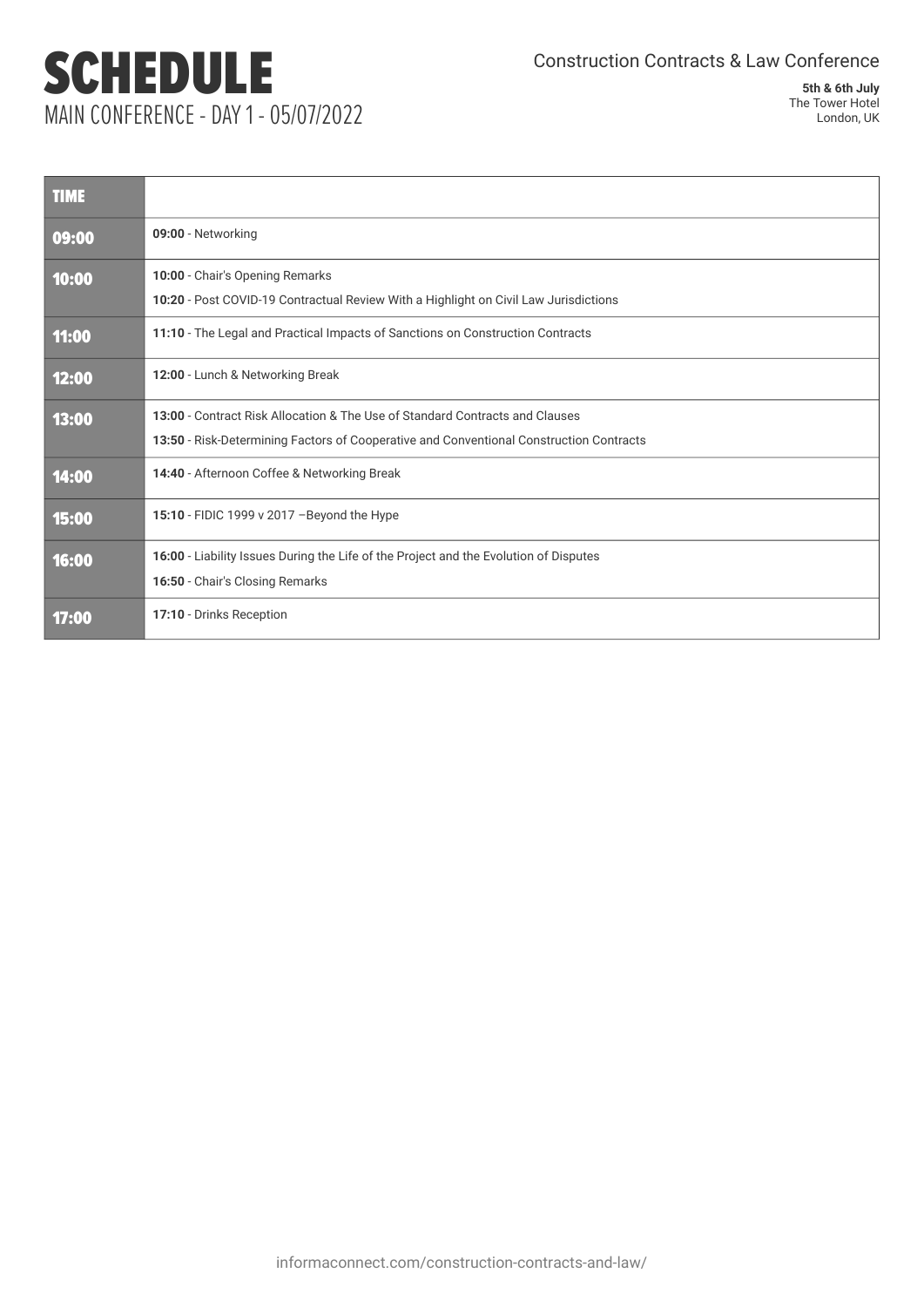# SESSIONS MAIN CONFERENCE - DAY 2 - 06/07/2022

# Construction Contracts & Law Conference

#### **5th & 6th July** The Tower Hotel

London, UK

# **Breakfast & Networking**

09:00 - 10:00

# **Chair's Opening Remarks**

10:00 - 10:20

# **Types of Disputes & Issues on Projects**

10:20 - 11:10

- This comprehensive session will look at common types of disputes and its causes, with particular reference to:
	- Disputes involving delay, disruption, defects, and variations
	- Remedies and processes under contracts such as suspension and termination
	- Issues arising under contracts associated with the bringing of a claim, such as notices and early warning processes
	- How the mechanics work out in construction disputes
	- Contractual issues associated with disputes, such as design responsibility and ground conditions
	- Assessment and limitation of damages

# **Participants**

**Seán Mac Labhraí** - Head of Legal, ARDMORE CONSTRUCTION

**Nabeel Khokhar** - Contract Manager - Expert Consultant, STRABAG

**Matthew Finn** - Senior Managing Director, ANKURA

#### **Constant Risk Management & Regular Contract Review**

11:10 - 12:00

- How to improve and manage:
	- constant communication/engagement
	- scope definition
	- variations
	- unrealistic expectations
	- diverging priorities

What tools are available developed by construction experts together with sociologies to measure and track the level of cooperation on construction projects?

#### **Participants**

**Didier Guynet** - Principal Procurement Specialist, ASIAN DEVELOPMENT BANK

**Ida Jacobsen** - Lead Contract Developer in Procurement Excellence, ØRSTED

**Andrea Corso** - Legal Counsel, ASTALDI GROUP

**Jay Randhawa** - Senior Associate, CMS

#### **Lunch & Networking Break**

12:00 - 13:00

# **Safety, Sustainability and Ethics**

13:00 - 13:50

- Environmental Health and Safety • Prevention of Forced Labour, Gender
- Discrimination and Exploitation • Building core principles into contracts
- How is sustainability criteria reflected upon and implemented

#### **Participants**

**Kofi Awanyo** - Lead Procurement Specialist, WORLD BANK GROUP

**Suzanna Lovell** - Head of Legal - Construction, KIER **GROUP** 

**Hamish Lal** - Partner – International Arbitration and Litigation, AKIN GUMP

#### **Construction Defects**

13:50 - 14:40

- Construction defect claims
- The right to cure and other rights
- Pursuing/defending claims
- Mechanics of claims management

# **Participants**

**Adrian Pound** - Head of Legal, JOHN SISK LTD

**Adrian Bell** - Partner, CMS

**Andrey Artyushenko** - Managing Partner, Artyushenko & Partners Boutique Law Firm

#### **Afternoon Coffee & Networking Break**

14:40 - 15:10

#### **Dispute Avoidance and Resolution**

15:10 - 16:00

• Forward-facing dispute resolution strategies to calm conflicts and cut costs

- Compromise approaches and ADR
- Commercial negotiation
- Adjudication
- Expert determination
- Dispute Boards: Greater use of review boards
- Mediation
- Arbitration

#### **Participants**

**Nabeel Khokhar** - Contract Manager - Expert Consultant, STRABAG

**Amr Abdel Jalil** - Commercial & Contracts Director, KHATIB & ALAMI

**Evgeny Smirnov** - Associate Director, Policy Advisor, EUROPEAN BANK FOR RECONSTRUCTION AND DEVELOPMENT

**Tony Dymond** - Partner, DEBEVOISE & PLIMPTON

# **Tools & Techniques: Construction Industry Arbitrations**

16:00 - 16:50

- Tools and techniques for effective management of arbitrations
- Expedited arbitration rules
- Role of the emergency arbitrator
- ICC arbitration rules/guidance
- UNCITRAL, LCIA, CIArb

#### **Participants**

**Adrian Bell** - Partner, CMS

#### **Chair's Closing Remarks**

16:50 - 17:00